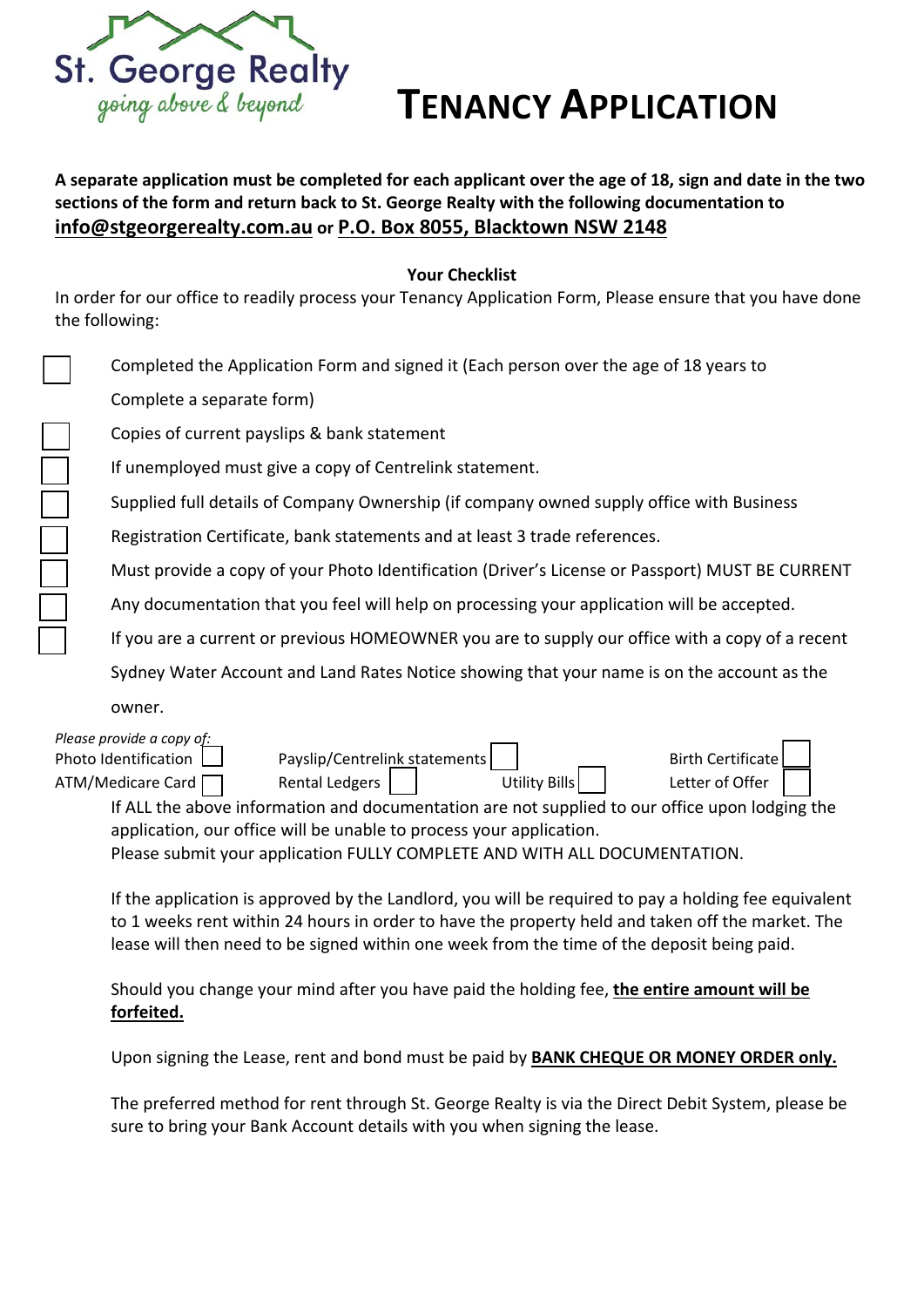

# **TENANCY APPLICATION**

| Property Address:                                                                                  |                                  |                      |
|----------------------------------------------------------------------------------------------------|----------------------------------|----------------------|
| Lease Term:                                                                                        |                                  |                      |
| <b>Commencement Date:</b>                                                                          |                                  |                      |
| <b>Total Number of Occupants:</b><br>Adults:                                                       | Children:                        | Ages:                |
| Any of applicants smoke:<br>Yes                                                                    | No                               |                      |
| Any Pets:<br>Yes                                                                                   | Type/Breed:<br>Nol               |                      |
| <b>YOUR DETAILS</b>                                                                                |                                  |                      |
| Full Name:                                                                                         | Date of Birth:                   | Age:                 |
| Driver License No:                                                                                 | State:<br>Vehicle Registeration: |                      |
| Australian Passport Holder:                                                                        | International Passport Holder:   | - Country:           |
| Home Phone:                                                                                        | Work Phone:                      | Mobile:              |
| <b>Email Address:</b>                                                                              |                                  |                      |
| <b>CURRENT TENANCY</b>                                                                             |                                  |                      |
| Address:                                                                                           | Rent: \$                         |                      |
| Period at this address:                                                                            | Agent/Landlord:                  | Phone:               |
| Reason for leaving this property:                                                                  |                                  |                      |
| <b>PREVIOUS TENANCY</b>                                                                            |                                  |                      |
| Address:                                                                                           | Rent: \$                         |                      |
| Period at this address:                                                                            | Agent/Landlord:                  | Phone:               |
| Reason for leaving this property:                                                                  |                                  |                      |
|                                                                                                    |                                  |                      |
| <b>EMPLOYMENT DETAILS</b>                                                                          |                                  |                      |
| <b>Your Position:</b>                                                                              | Salary: \$                       | Frequency Paid:      |
| Length of Employment:                                                                              | <b>Employment Type:</b>          |                      |
| <b>Company Name:</b>                                                                               | <b>Contact Name:</b>             | Phone No:            |
| EMERGENCY CONTACT DETAILS- FAMILY MEMBER, REALTIVE OR FRIEND WHOM CAN BE CONTACTED IN AN EMERGENCY |                                  |                      |
| Emergency Contact 1- Full Name:                                                                    |                                  | Relationship to you: |
| Phone Number:                                                                                      | Address:                         |                      |
| <b>Emergency Contact 2- Full Name:</b>                                                             |                                  | Relationship to you: |
| Phone Number:                                                                                      | Address:                         |                      |
| PERSONAL REFEREE- MUST NOT BE RELATED OR LIVE WITH YOU.                                            |                                  |                      |
| Referee 1- Full Name:                                                                              | Address:                         | Phone:               |